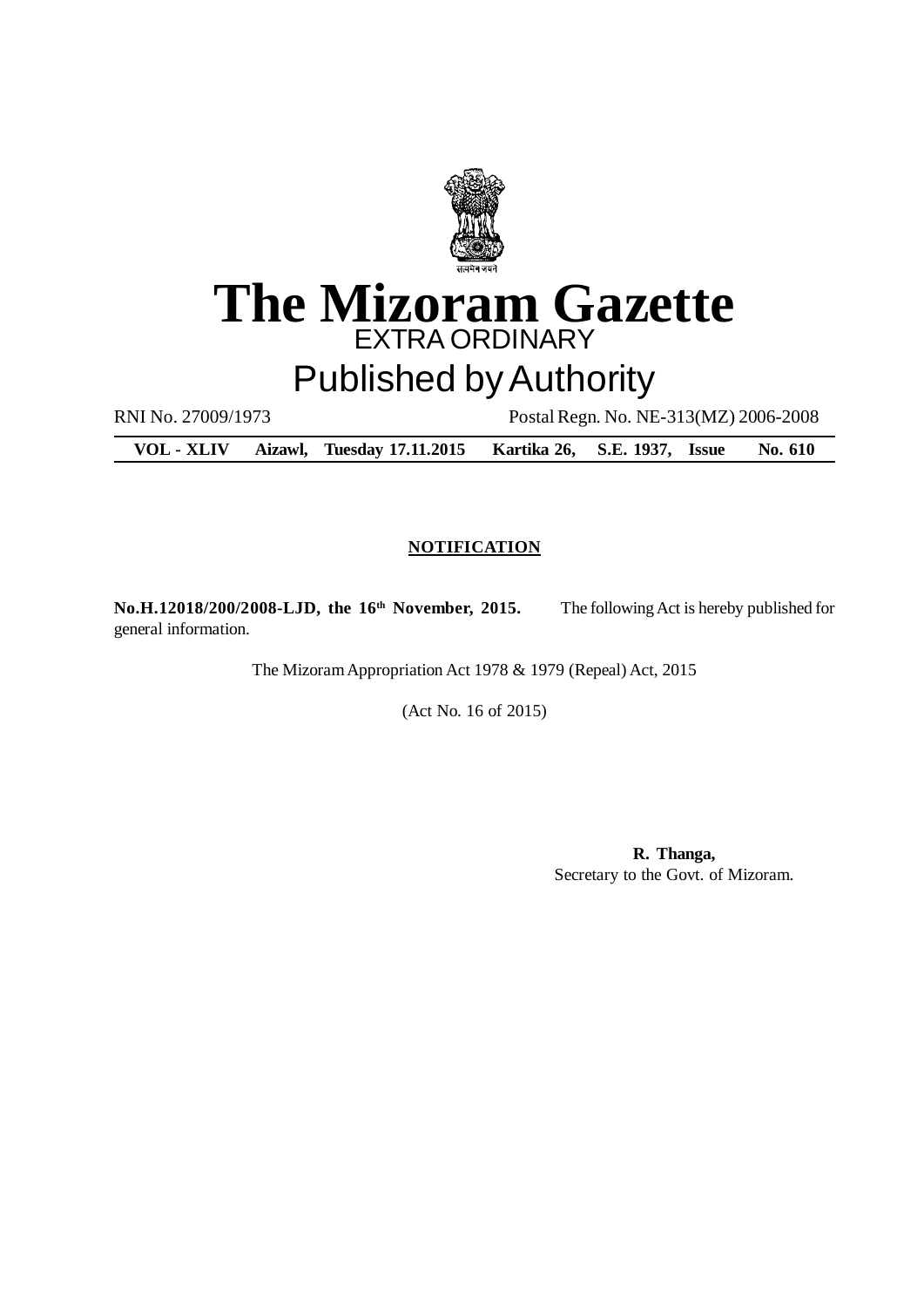#### **THE MIZORAM APPROPRIATION ACT, 1978 & 1979 (REPEAL) ACT 2015**

#### **AN ACT**

#### **TO REPEAL**

1. The Mizoram Appropriation Act, 1978

2. The Mizoram Appropriation Act, 1979

Whereas it is expedient to repeal the Mizoram Appropriation Act, 1978 and the Mizoram Appropriation Act, 1979 upon the recommendation of the Law Commission of India on account of the Acts becoming redundant and obsolete;

It is enacted by the Legislative Assembly of the State of Mizoram in the Sixty-sixth Year of the Republic of India as follows, namely :-

| 1. Short title and<br>Commencement | 1) | This Act may be called the Mizoram Appropriation Act, 1978 1979 (Re-<br>peal Act, 2015.                                                                            |
|------------------------------------|----|--------------------------------------------------------------------------------------------------------------------------------------------------------------------|
|                                    | 2) | It shall come into force from the date of its publication in the Official<br>Gazette.                                                                              |
| 2. Repeal and<br><b>Savings</b>    |    | The Mizoram Appropriation Act, 1978 and the Mizoram Appropriation<br>Act, 1979 are hereby repealed.                                                                |
|                                    |    | Not with standing such repeal, anything done or any action taken<br>under the said Acts shall be deemed to have been validly done or taken<br>under the said Acts. |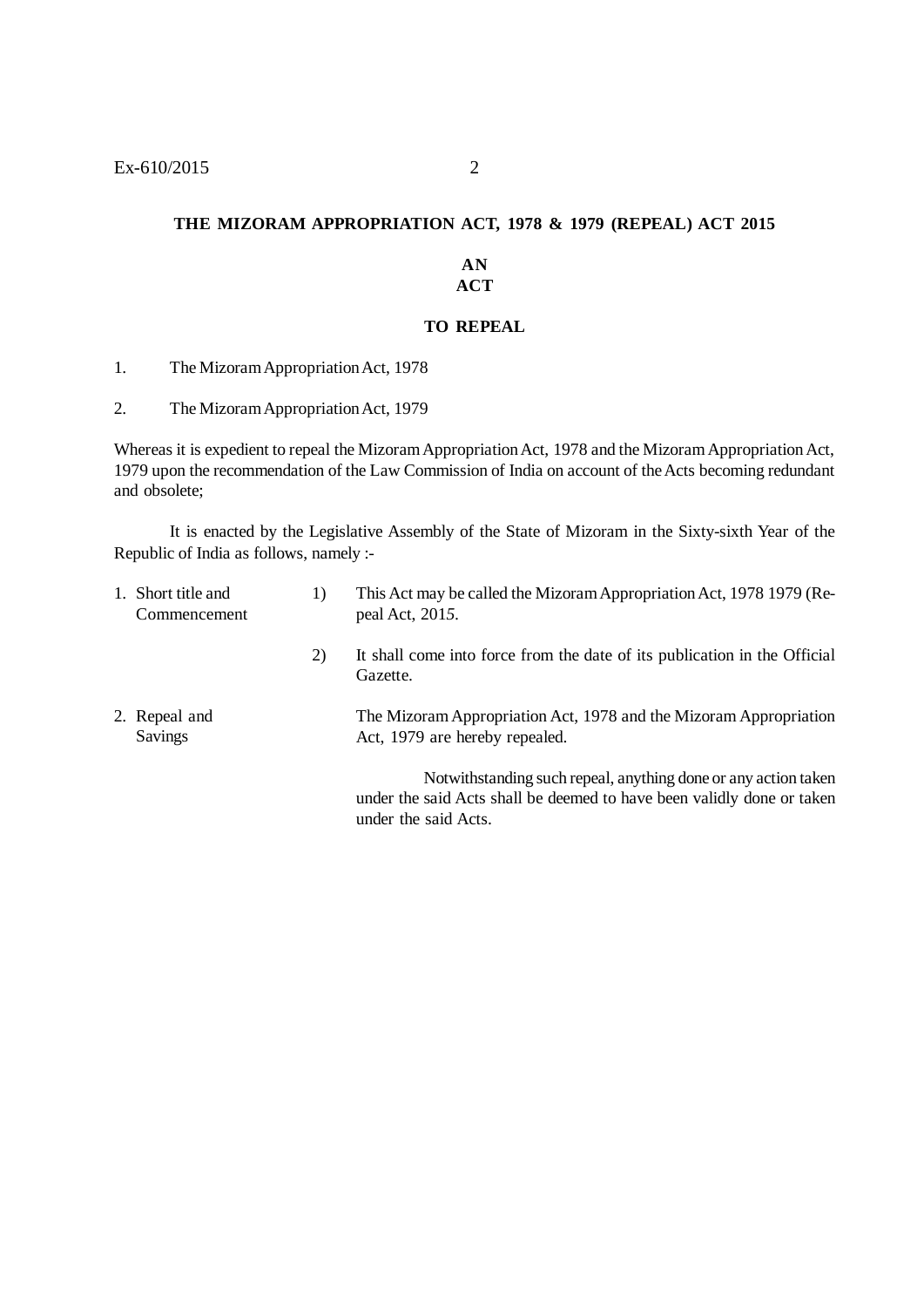#### THE MIZORAM APPROPRIATION ACT, 1978 No. 10 of 1978

[29th March, 1978]

An Act to authorise payment and appropriation of certain further sums from and out of the Consolidated Fund of the Union territory of Mizoram for the services of the financial year 1977-78.

BE it enacted by Parliament in the Twenty-ninth Year of the Republic of India as follows :-

Short title.

1. This Act may be called the Mizoram Appropriation Act, 1978.

Issue of Rs.5,43,78,000 from and out of the Consolidated Fund of the Union territory of Mizoram for the financial year 1977-78.

2. From and out of the Consolidated Fund of the Union territory of Mizoram there may be paid and applied sums not exceeding those specified in column 3 of the Schedule amounting in the aggregate to the sum of five crores, forty-three lakhs and seventy-eight thousand rupees towards defraying the several charges which will come in course of payment during the financial year 1977-78 in respect of the services specified in column 2 of the Schedule

3. The sums authorised to be paid and applied from and out of the Consolidated Fund of the Union territory of Mizoram by this Act shall be appropriated for the services and purposes expressed in the Schedule in relation to the said year. Appropriation.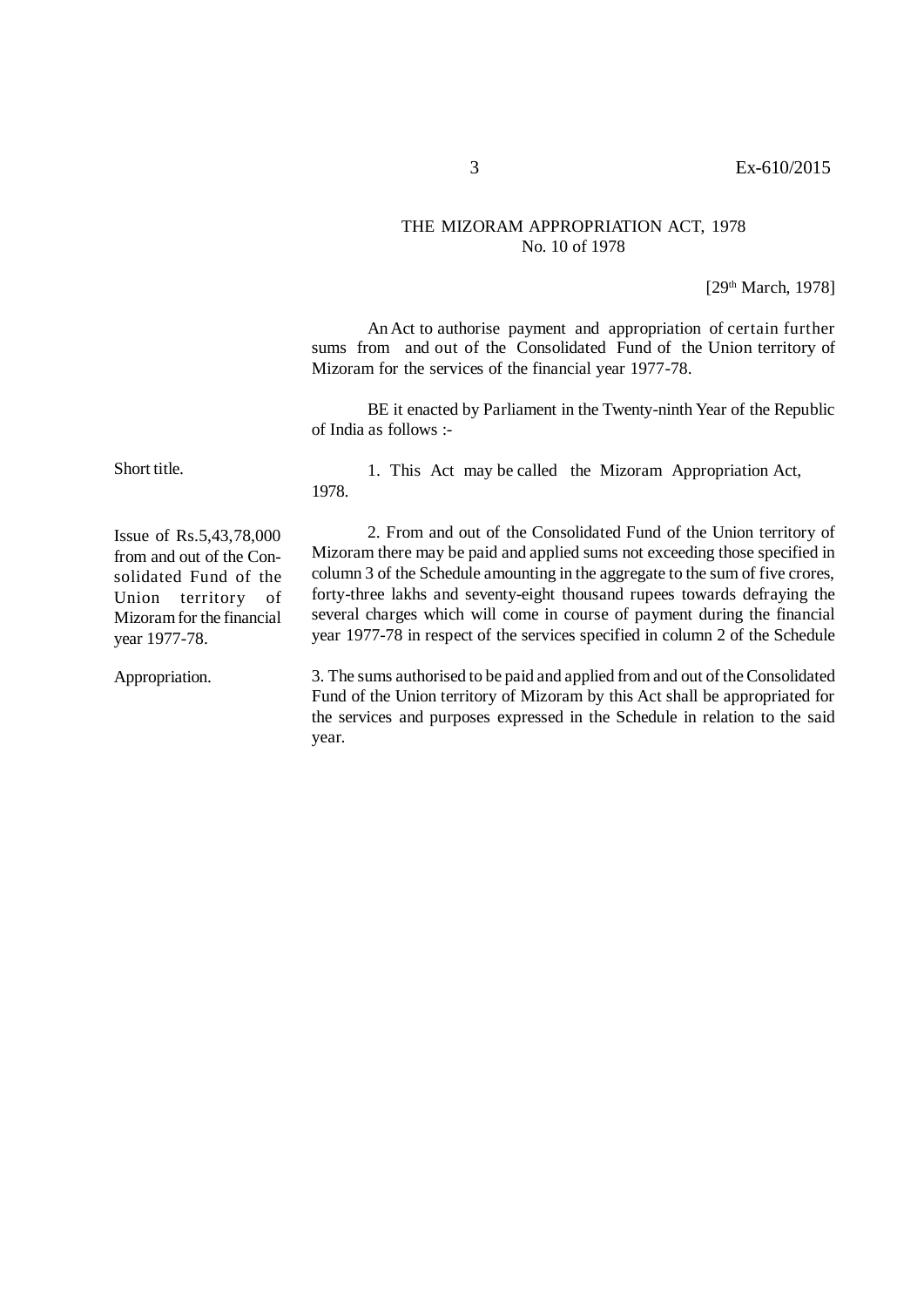# THE SCHEDULE

(See sections 2 and 3)

| $\mathbf{1}$   | $\overline{2}$                        | 3                  |            |                      |           |
|----------------|---------------------------------------|--------------------|------------|----------------------|-----------|
| Demand         | Services and purposes                 | Sums not exceeding |            |                      |           |
| Number         |                                       |                    | Voted by   | Charged on           | Total     |
|                |                                       |                    | Parliament | the Consoli-         |           |
|                |                                       |                    |            | dated Fund           |           |
|                |                                       |                    | Rs.        | Rs.                  | Rs.       |
| $\overline{4}$ | <b>Administration of Justice</b>      | Revenue            | 3,99,000   |                      | 3,99,000  |
| 5              | Elections                             | Revenue            | 1,72,000   |                      | 1,72,000  |
| 8              | Stamps & Registration                 | Revenue            | 4,000      |                      | 4,000     |
| 11             | <b>Taxes on Vehicles</b>              | Revenue            | 30,000     |                      | 30,000    |
| 12             | Interest payments                     | Revenue            |            | 18,05,000            | 18,05,000 |
| 13             | Secretariat General Services,         |                    |            |                      |           |
|                | Secretariat Social & Community        |                    |            |                      |           |
|                | Services, Secretariat Economic        |                    |            |                      |           |
|                | <b>Services</b>                       | Revenue            | 6,00,000   |                      | 6,00,000  |
| 14             | <b>District Administration</b>        | Revenue            | 11,50,000  |                      | 11,50,000 |
| 16             | Police                                | Revenue            | 12,00,000  |                      | 12,00,000 |
| 17             | <b>Jails</b>                          | Revenue            | 5,42,000   |                      | 5,42,000  |
| 19             | Stationery & Printing                 | Revenue            | 30,000     |                      | 30,000    |
| 20             | <b>Public Works</b>                   | Revenue            | 2,00,000   |                      | 2,00,000  |
|                |                                       | Capital            | 4,00,000   |                      | 4,00,000  |
| 21             | Fire Protection & Control             | Revenue            | 65,000     |                      | 65,000    |
| 22             | <b>Other Administrative Services</b>  | Revenue            | 16,76,000  |                      | 16,76,000 |
| 23             | Pension & Other Retirement<br>benefit | Revenue            | 2,44,000   | $\ddotsc$            | 2,44,000  |
| 24             | Education, Arts & Culture             | Revenue            | 86,10,000  | $\cdot$ .            | 86,10,000 |
| 25             | Medical & Family Planning             | Revenue            | 58,000     |                      | 58,000    |
| 26             | Public Health & Water Supply          | Revenue            | 26,27,000  |                      | 26,27,000 |
| 31             | Social Security and Welfare           | Revenue            | 45,000     |                      | 45,000    |
| 32             | Relief on Account of                  | Revenue            | 68,04,000  |                      | 68,04,000 |
|                | <b>Natural Calamities</b>             |                    |            |                      |           |
| 34             | Co-operation                          | Capital            | 34,50,000  | $\ddot{\phantom{0}}$ | 34,50,000 |
| 35             | Special & Backward Areas              | Revenue            | 1,14,000   |                      | 1,14,000  |
|                |                                       | Capital            | 13,37,000  | $\cdot \cdot$        | 13,37,000 |
| 36             | <b>Other Economic Services</b>        | Revenue            | 1,90,000   |                      | 1,90,000  |
| 37             | Agriculture & Minor Irrigation        | Revenue            | 56,22,000  | $\ddot{\phantom{0}}$ | 56,22,000 |
|                |                                       | Capital            | 25,00,000  |                      | 25,00,000 |
| 40             | Animal husbandry, Dairy               | Revenue            | 5,39,000   |                      | 5,39,000  |
|                | & Milk Supply                         |                    |            |                      |           |
|                |                                       |                    |            |                      |           |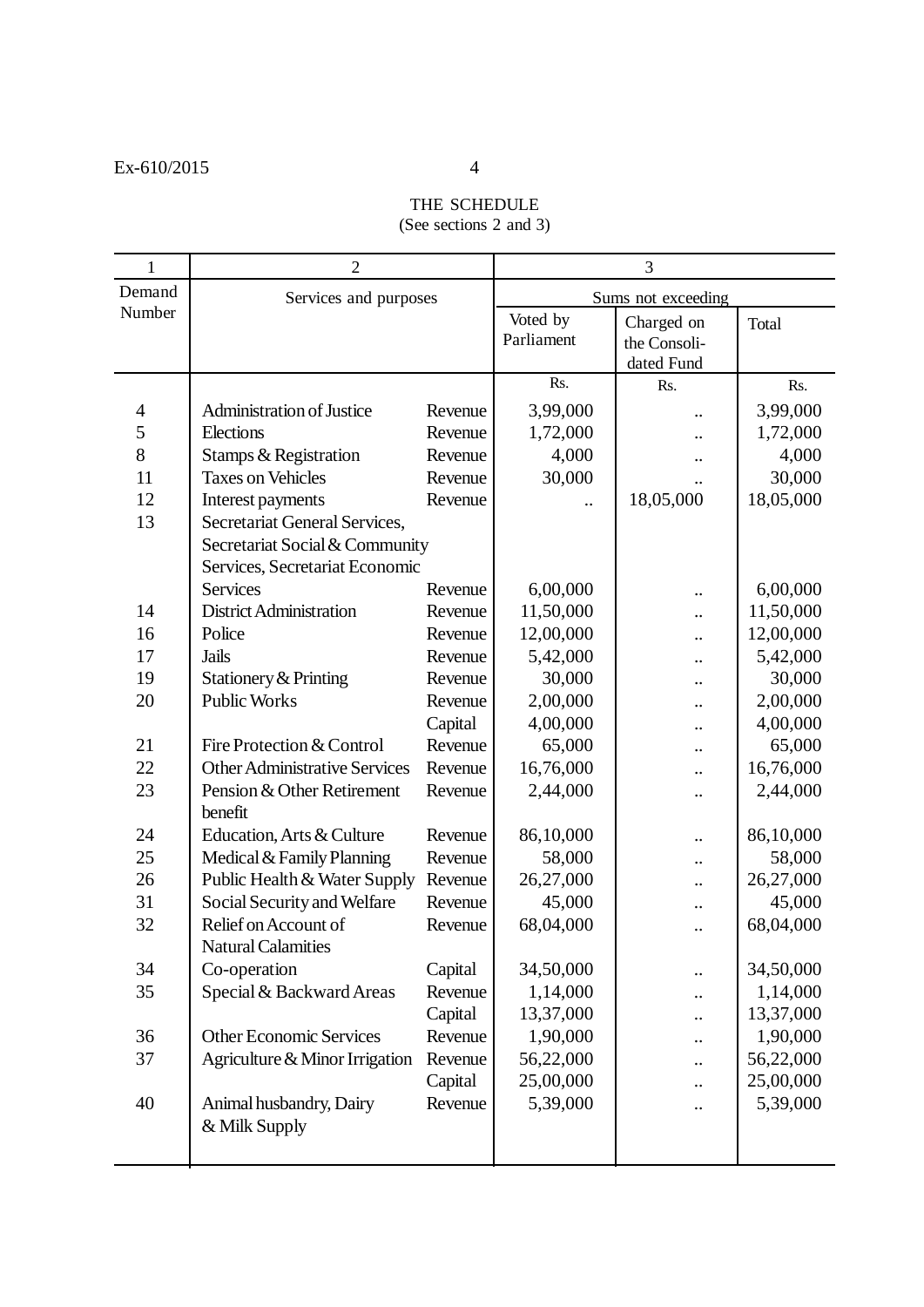|    | <b>Total</b>                                |         | 5,25,73,000 | 18,05,000                 | 5,43,78,000 |
|----|---------------------------------------------|---------|-------------|---------------------------|-------------|
| 52 | Aid materials & Equipments                  | Revenue | 4,64,000    | $\ddot{\phantom{0}}$      | 4,64,000    |
| 51 | <b>Loans to Government Servants Revenue</b> |         | 5,96,000    | $\ddot{\phantom{0}}$      | 5,96,000    |
|    |                                             | Capital | 5,00,000    | $\bullet\bullet$<br>,,    | 5,00,000    |
| 47 | Road & Bridges                              | Revenue | 63,68,000   | $\cdot$                   | 63,68,000   |
| 46 | Power Project                               | Revenue | 5,00,000    | $\ddot{\phantom{0}}\cdot$ | 5,00,000    |
|    |                                             | Capital | 6,00,000    | $\cdot$ $\cdot$           | 6,00,000    |
|    | & Small Industries                          |         |             |                           |             |
| 44 | <b>Industries including Village</b>         | Revenue | 3,49,000    | $\cdot$ $\cdot$           | 3,49,000    |
| 43 | <b>Community Development</b>                | Revenue | 43,88,000   | $\ddot{\phantom{0}}\cdot$ | 43,88,000   |
| 42 | Forests                                     | Revenue | 2,00,000    | $\ddot{\phantom{0}}\cdot$ | 2,00,000    |
|    |                                             |         |             |                           |             |

#### THE MIZORAM APPROPRIATION ACT, 1979 No. 14 of 1979

[31st March, 1979]

An Act to authorise payment and appropriation of certain further sums from and out of the Consolidated Fund of the Union territory of Mizoram for the services of the financial year 1978-79.

BE it enacted by Parliament in the Thirtieth Year of the Republic of India as follows :-

Short title.

1. This Act may be called the Mizoram Appropriation Act, 1979.

Issue of Rs.10,32,71,000 from and out of the Consolidated Fund of the Union territory of Mizoram for the financial year 1978-79.

Appropriation.

2. From and out of the Consolidated Fund of the Union territory of Mizoram there may be paid and applied sums not exceeding those specified in column 3 of the Schedule amounting in the aggregate to the sum of ten crores, thirty-two lakhs and seventy-one thousand rupees towards defraying the several charges which will come in course of payment during the financial year 1978- 79 in respect of the services specified in column 2 of the Schedule

3. The sums authorised to be paid and applied from and out of the Consolidated Fund of the Union territory of Mizoram by this Act shall be appropriated for the services and purposes expressed in the Schedule in relation to the said year.